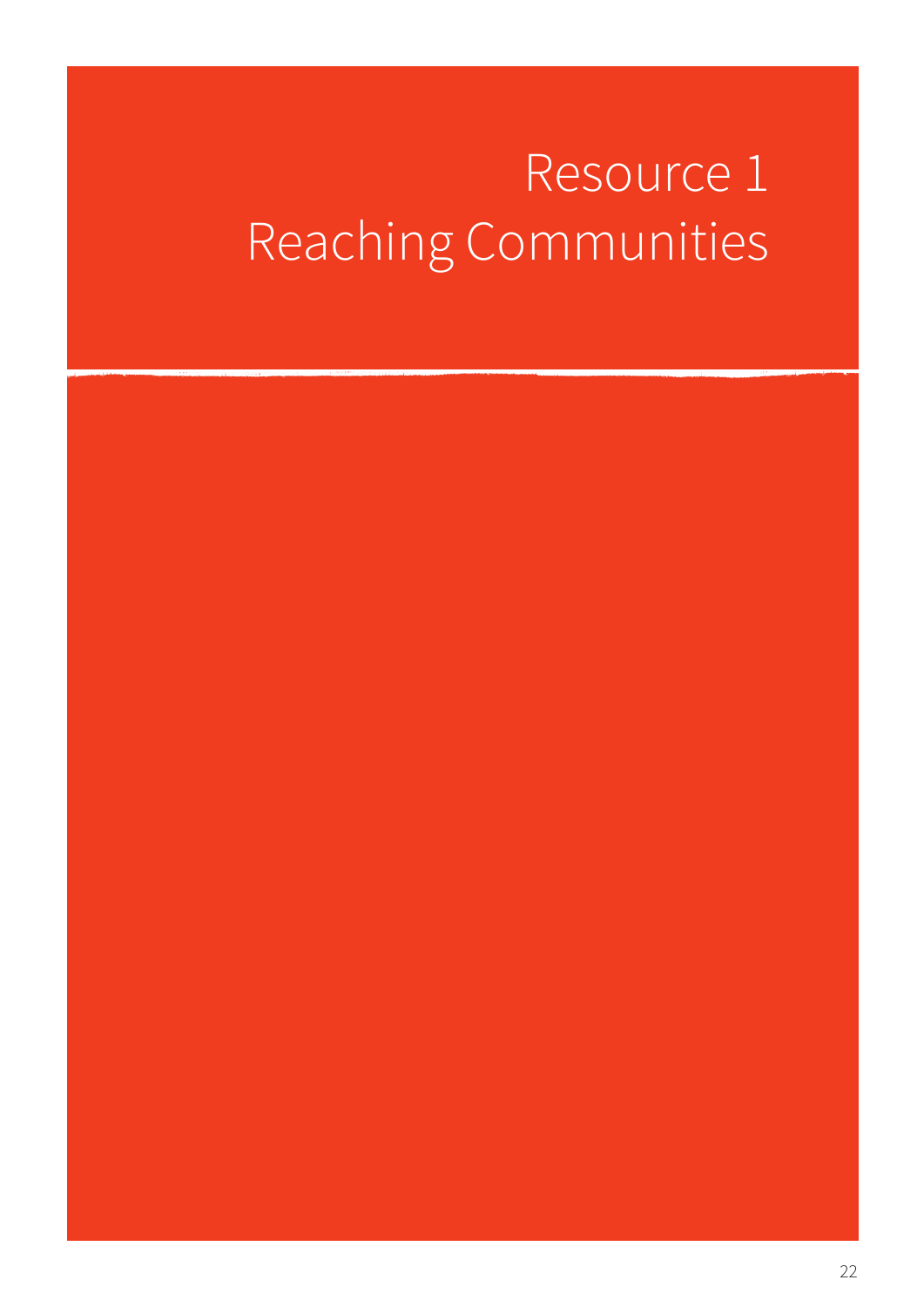# About this resource

Because of the privacy surrounding the practice of FGM/C and the health consequences experienced by women who have undergone the practice, it can be very difficult to begin a conversation about the topic without having established rapport with members of a community. Concerns about confidentiality, personal sensitivities around discussing sexual and reproductive issues, fear of stigma or judgement and emotional trauma can all serve as barriers to starting open dialogue about FGM/C. These concerns may be heightened in settings such as Australia where the practice is illegal and unfamiliar to the wider population and where the community is itself dispersed or isolated, such as can be the case in rural settings and among recently arrived migrant groups.

This resource aims to provide some practical suggestions related to reaching communities and recruiting bilingual peer educators. The suggestions are based on international literature and the successes and experiences of Australian FGM/C prevention programs. In line with the recommendations of the 'NETFA Best Practice Guide', this resource has been developed with the expectation that community members would necessarily play a leading role in the process of initiating a conversation about FGM/C among the community. This resource covers:

| Where to start                                  | Holding a<br>Cultural Day             | Planning your<br>Cultural Day | Promoting and<br>managing your<br>Cultural Day |
|-------------------------------------------------|---------------------------------------|-------------------------------|------------------------------------------------|
| Designing<br>Cultural Day<br>Program<br>Content | Evaluation<br>and Forward<br>Planning |                               |                                                |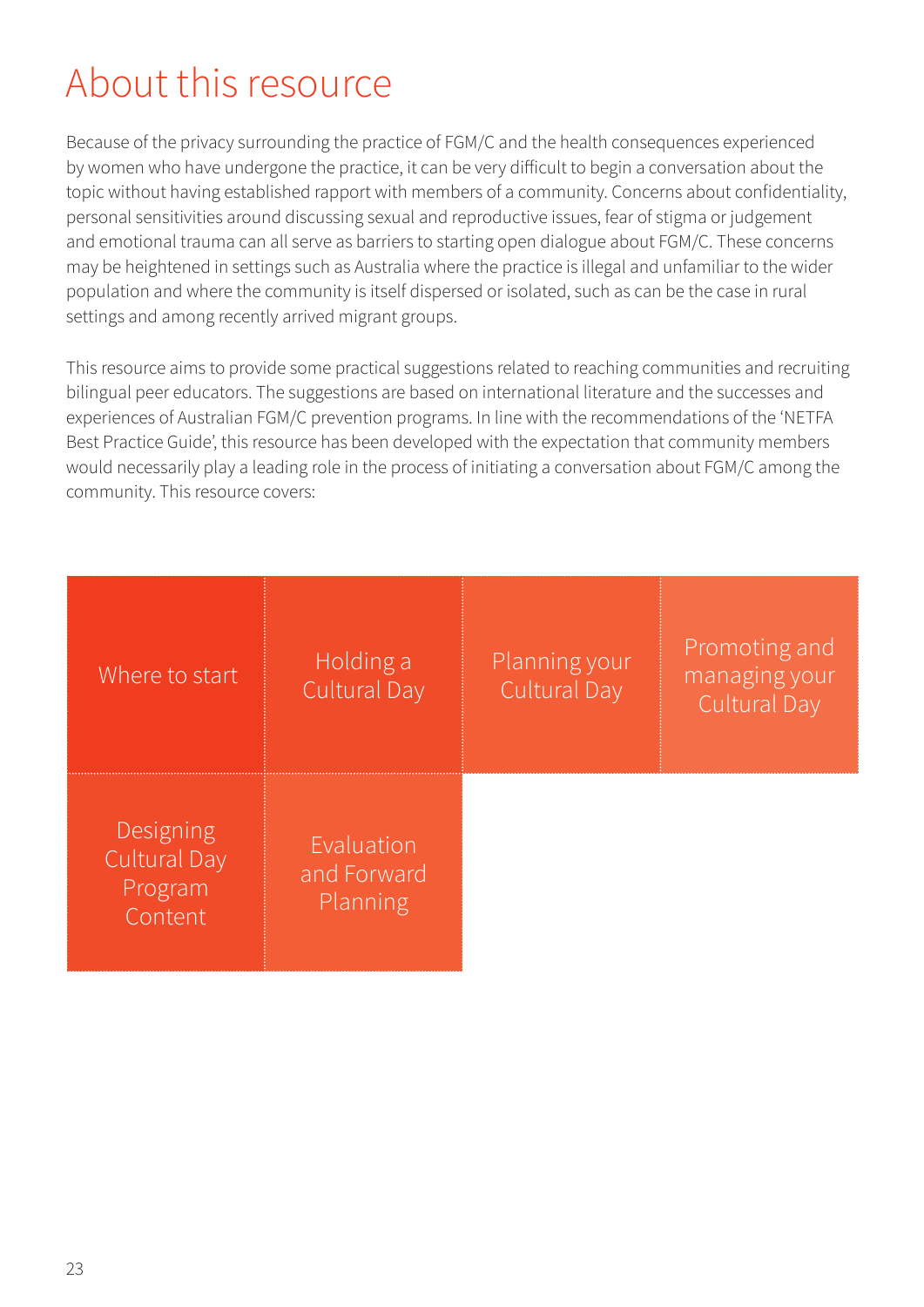### Where to start

Across Australia there is a diverse range of health resources and programs available to support and educate new and established migrants about FGM/C. However, for many reasons it can be difficult to reach individuals and develop networks within immigrant communities.

Providing ongoing professional training and development for peer educators has been shown to be one of the most effective ways to raise community awareness about FGM/C as a harmful practice and support lasting change among community members.

Finding and recruiting women and men who want to raise FGM/C awareness in their community may seem like a daunting task if you do not already have connections within that community.

Some things that you can do to start the process might be:

#### • Get in touch with FGM/C programs operating in your state or territory

If you are a service provider that thinks a group in your local area may benefit from information about FGM/C, your first step should be to get in touch with current FGM/C programs in your region. Many of these programs already provide free bilingual education on FGM/C, professional training and multilingual resources. They may also have data and suggestions about the audience you may want to target. You will find a list of current programs around Australia in Resource 3.

#### • Check your demographics

There is often data available on the size of migrant communities in your region. While these figures do not reflect the prevalence of FGM/C, they can indicate communities that may potentially benefit from education about the risks of FGM/C and information about where to access support. Knowing which countries and ethnic groups have previously practiced FGM/C will be instructive in choosing potential groups to target, but it is important not to make assumptions about prevalence of the practice in any community or cultural group. FGM/C can cross religious, geographic and cultural boundaries and can occur in communities where it has not been a traditional practice, just as it can be an abandoned practice in communities where it was once widely accepted.

#### • Speak to community leaders, both female and male

Be aware that not all community leaders may feel comfortable talking about FGM/C or necessarily support its prevention. Make sure you clarify your views and establish their position to ensure a good working relationship.

#### • Speak to women's organisations

State and regional women's organisations may have contact with women in emerging communities or be aware of activities or groups you could link with.

#### • Speak to multicultural and ethno-specific organisations

Ethno-specific and multicultural organisations are likely to be well connected and well informed about the issues affecting their local community and be aware of activities or groups you could link with.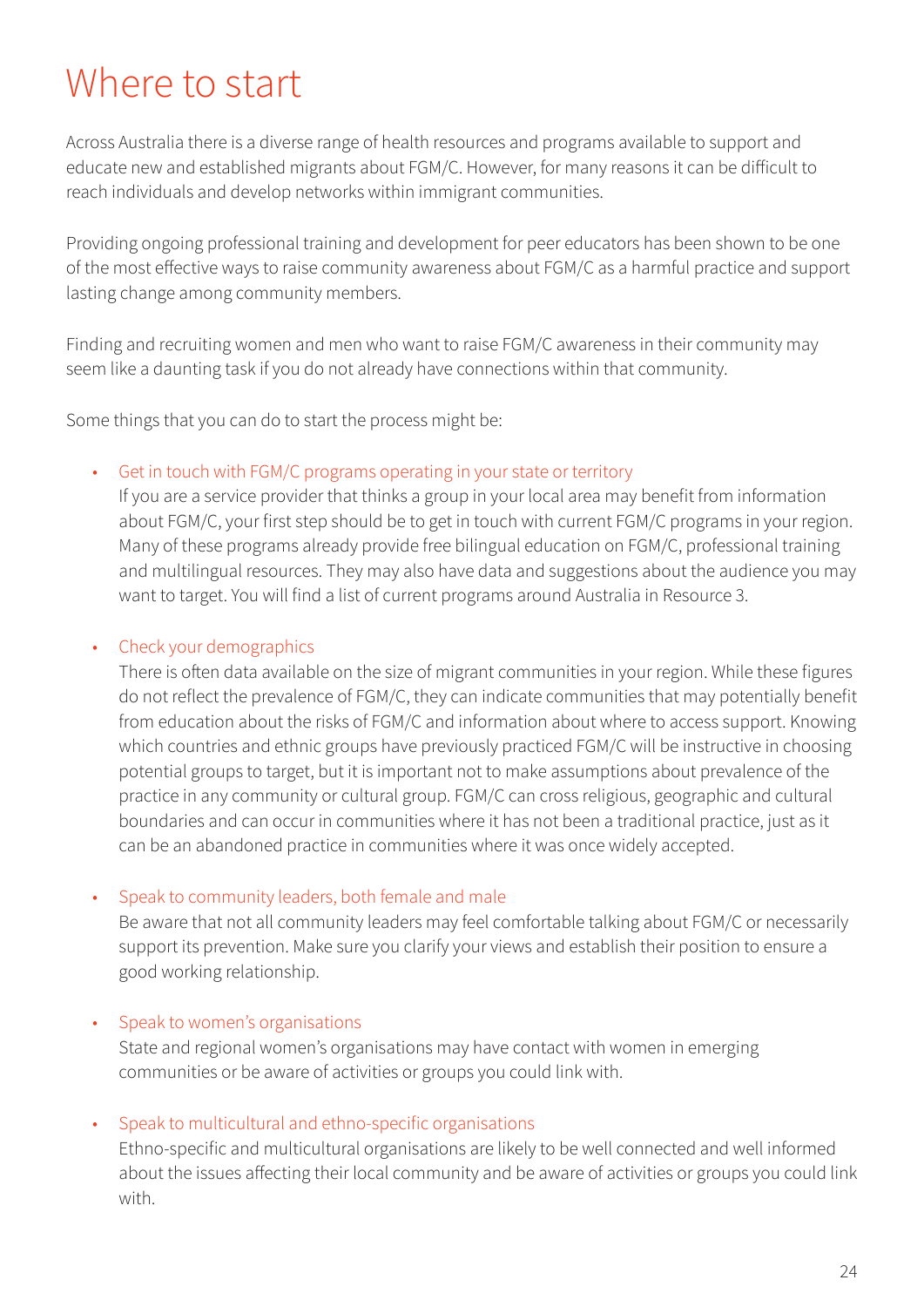#### • Speak to migration and settlement services

If you are finding it difficult to reach a new community, migrant and settlement services may provide a good point of contact or be aware of activities or groups you could link with.

#### • Speak to schools and other educational settings

TAFEs, language schools and universities might be able to link you to relevant student groups.

• Speak to school nurses, social workers and other community health professionals who engage in outreach.

Local and community health professionals may also be able to identify groups or individuals you could link with.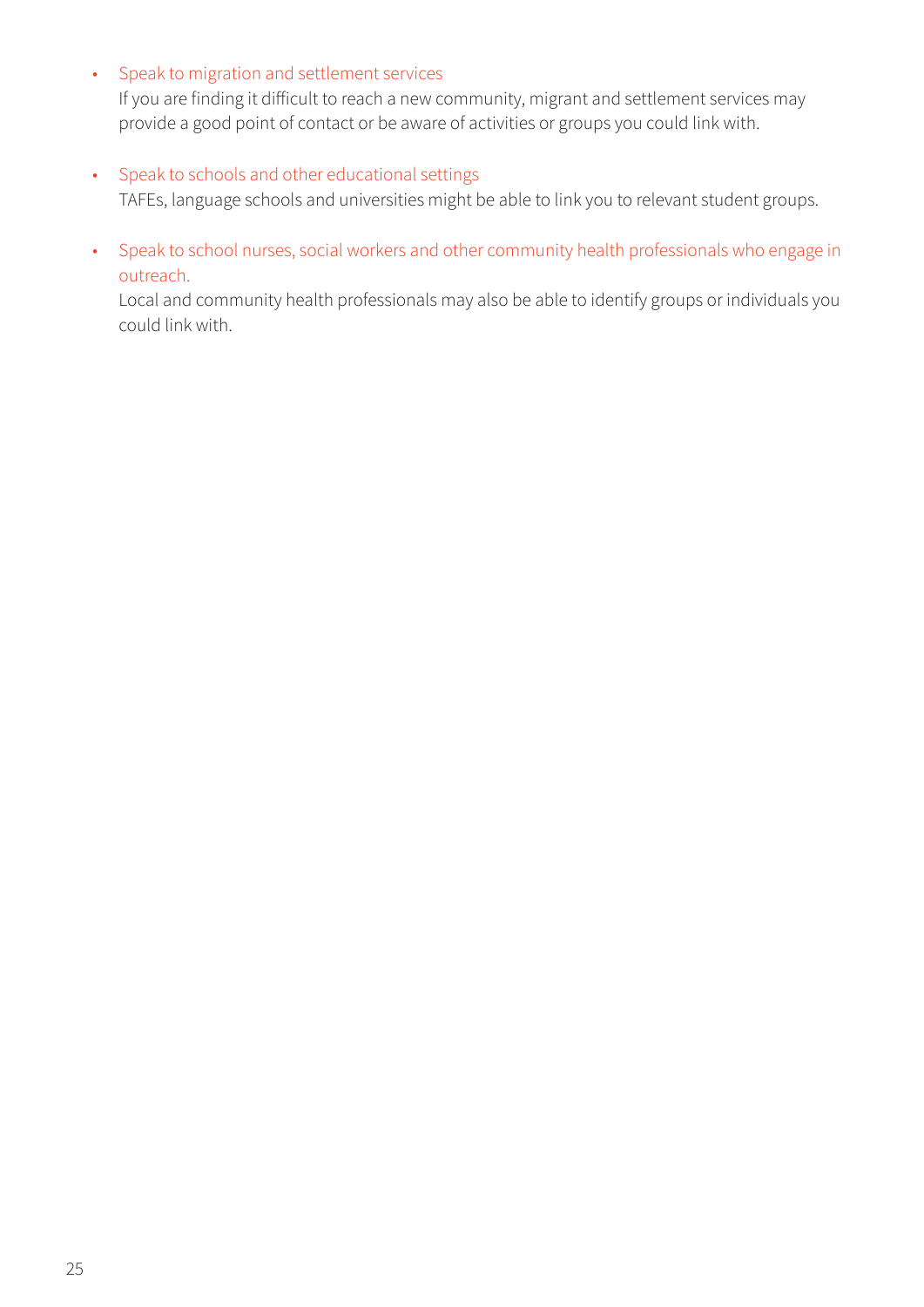# Holding a Cultural Day

Once you have made some initial contacts, you may still be unsure about how to generate interest in starting a discussion about FGM/C prevention within a particular community.

One successful strategy employed by the NSW Program in Australia has been to hold Cultural Days. Developed in consultation with bilingual peer educators, Cultural Days are designed to enable women in specific communities to come together to celebrate their communities and cultural identities and to raise awareness about human rights and Australian legislation against FGM/C. The Cultural Day is also an opportunity to promote an extended education program about women's health and FGM/C and to invite women to sign up.

A Cultural Day should be thoughtfully tailored to suit each specific community and should be designed in close consultation with community leaders, community organisations, bilingual peer educators and community members. Ideally, it would be beneficial to collaborate with organisations that have specific expertise in FGM/C.

Depending on the community, facilitators may begin by holding a Cultural Day for families, or choose a significant cultural event or international day to use as a focus for activities (e.g. International Day of the Child; International Women's Day). There may also be different communities that feel culturally connected and could participate in the same event (for example, NSW has held an Ethiopian and Eritrean day). However, in most cases it is more effective to hold events that are community and gender specific, particularly if the topic of FGM/C will be raised. Decisions such as these are best made by or in close consultation with the community.

### Aims of the Cultural Day

- To reaffirm cultural or ethnic identities and positive cultural traditions and practices
- To celebrate the community in your local area in a fun and dynamic way
- To bring community members together to further develop links and support networks
- To raise awareness about the health risks associated with FGM/C and available support
- To raise awareness and support for the global campaign to end FGM/C
- To raise awareness about the human rights and Australian legal position on FGM/C
- To get feedback and ideas about effective ways to engage the community
- To identify potential champions of ending FGM/C among the local community
- To identify community members who are interested in becoming peer educators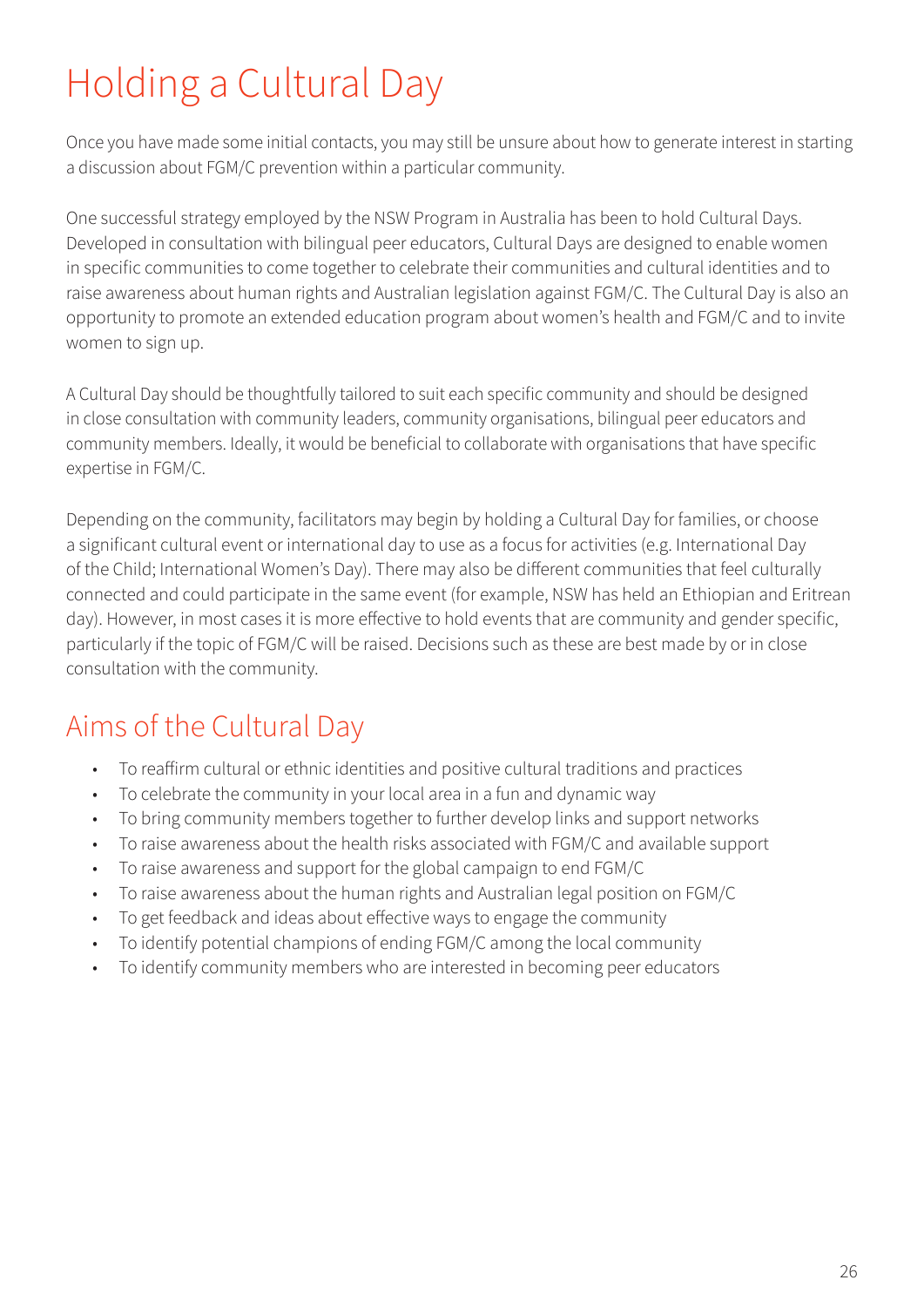# Planning your Cultural Day

See the introduction to this Guide for detailed information on planning a session or event. The 'NETFA Best Practice Guide' can help you to plan your event based on the following Best Practice principles:

- 1. Community engagement: Consider the audience you would like to engage: would you like the day to be culturally specific in its focus? Would you like it to be gender specific or to include the whole community? Would you like to focus on youth? Tailor your activities appropriately, and as much as possible, enlist community members who belong to the demographic you are interested in inviting to the Cultural Day.
- 2. Community leadership: Consider your capacity to plan the event. Engage community members to assist in identifying local needs and to implement an appropriate program for the day.
- 3. Holistic and integrated education: Think about how you can best communicate your messages about FGM/C to your audience on the day. Introducing FGM/C under a broader theme of human rights, women's rights, gender equality and/or sexual and reproductive health may be less confronting for some participants.
- 4. Peer education and training: If you are not a peer educator from the community you would like to invite, consider linking with trained peer educators or with other organisations that can provide this service. When selecting people to speak or facilitate the event, consider their familiarity with the community they will be addressing and their understanding of the topic.
- 5. Cultural dignity: When developing your day, it is important to ensure that public forums have clear and understood rules for participation and facilitators maintain individuals' right to privacy and respectful treatment.
- 6. Building the capacity of relevant professionals: Relevant professionals from various sectors can benefit from understanding cultural and social attitudes related to FGM/C. If appropriate for the event, invite relevant professionals (e.g. general practitioners, school nurses, teachers, or local government workers) to take part in the day's activities and hear the voices of their local community.
- 7. Women's empowerment: Ensure that the day focuses on women's and girls' empowerment. The program should promote immigrant and refugee women's achievements and/or help to build the capacity of women's community organisations.
- 8. Collaboration: Maximise opportunities to work in collaboration with multiple stakeholders during the planning and/or delivery of the event. Involve relevant community groups and individuals, health services, refugee support and settlement services and other non-government services to be part of the organising committee.
- 9. Research and evaluation: Ensure evaluation is part of the event planning. Establish a process for collecting participants' feedback before, during or after the event.